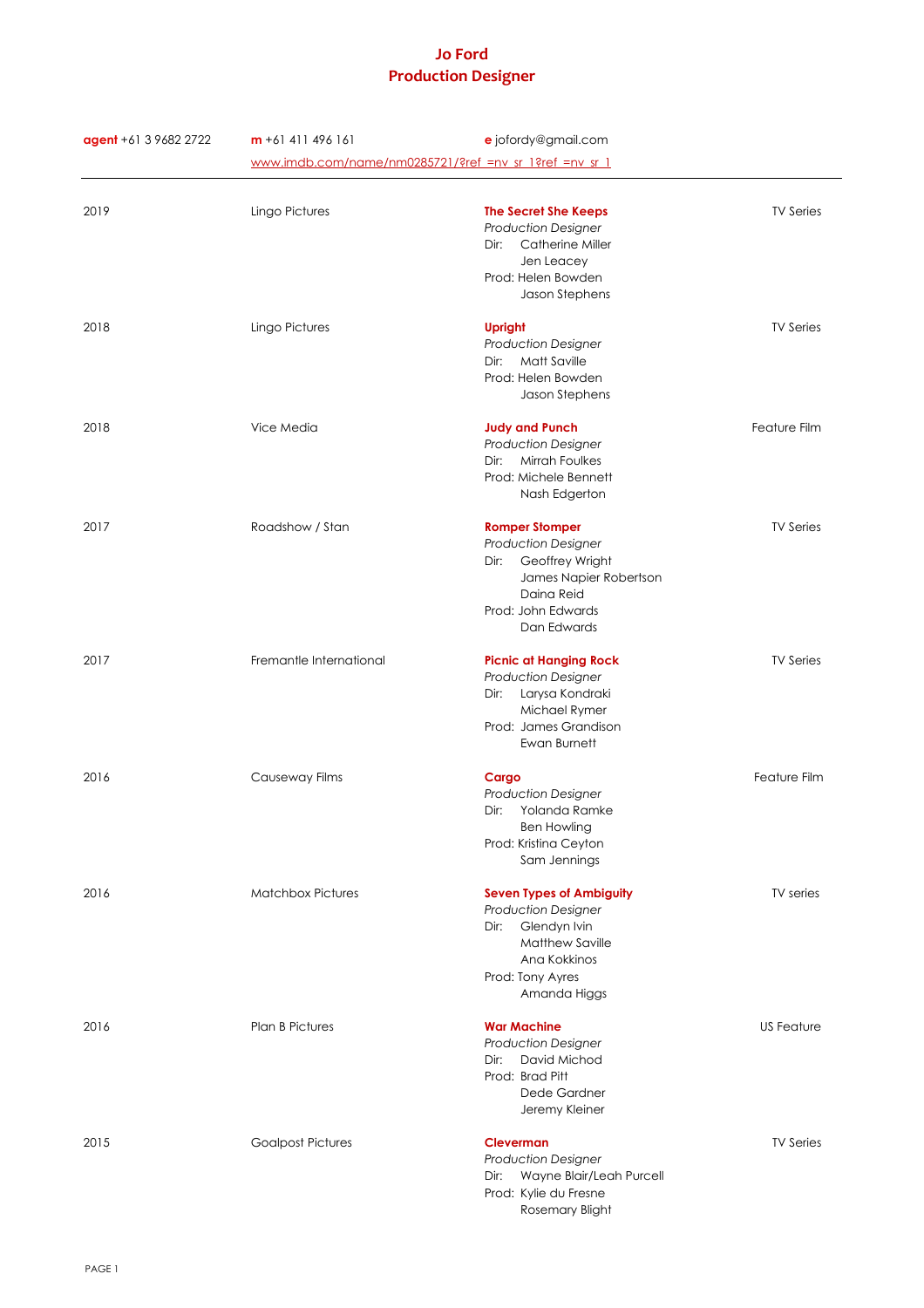| 2014 | <b>Goalpost Pictures</b>       | <b>Holding The Man</b><br><b>Production Designer</b><br>Dir: Neil Armfield<br>Prod: Kylie du Fresne                                                         | Feature Film         |
|------|--------------------------------|-------------------------------------------------------------------------------------------------------------------------------------------------------------|----------------------|
| 2014 | Endemol                        | <b>Gallipoli</b><br><b>Production Designer</b><br>Glendyn Ivin<br>Dir:<br>Prod: John Edwards<br>Imogen Banks                                                | <b>TV Series</b>     |
| 2013 | Matchbox                       | <b>Cut Snake</b><br><b>Production Designer</b><br>Dir: Tony Ayres<br>Prod: Michael McMahon<br><b>Trevor Blainey</b>                                         | Feature Film         |
| 2013 | Rover Productions Pty Ltd      | <b>The Rover</b><br><b>Production Designer</b><br>Dir: David Michod<br>Prod: Liz Watts                                                                      | Feature Film         |
| 2012 | <b>JAHM Pictures</b>           | The Time Of Our Lives<br><b>Production Designer</b><br>Dir: Various<br>Prod: Amanda Higgs<br><b>Judi McCrossin</b>                                          | <b>TV Series</b>     |
| 2009 | Porchlight Films               | <b>Animal Kingdom</b><br><b>Production Designer</b><br>David Michôd<br>Dir:<br>Prod: Liz Watts                                                              | Feature Film         |
| 2008 | Last Ride                      | <b>The Last Ride</b><br><b>Production Designer</b><br>Dir: Glendyn Ivin<br>Prod: Nick Cole<br>Antonia Barnard                                               | Feature Film         |
| 2007 | <b>Storm Productions / SBS</b> | Kick<br><b>Production Designer</b><br>Esben Storm<br>Dir:<br>Prod: Adam Bowen                                                                               | <b>TV Series</b>     |
| 2006 | Corner Store Films / Ch10      | <b>Tripping Over</b><br><b>Production Designer</b><br>Sam Miller & Ian Watson<br>Dir:<br>Prod: Andrew Knight<br>Andrea Denholm<br>Tim Whitby<br>Mike Bullen | <b>TV Series</b>     |
| 2006 | Screentime                     | <b>Society Murders</b><br><b>Production Designer</b><br><b>Brendan Maher</b><br>Dir:<br>Prod: Greg Hadrick<br>Fiona Eagger                                  | Telefeature          |
| 2005 | Melodrama Pictures             | <b>The Mentone Club</b><br><b>Production Designer</b><br><b>Greg Williams</b><br>Dir:<br>Prod: Melanie Coombes                                              | <b>Short Feature</b> |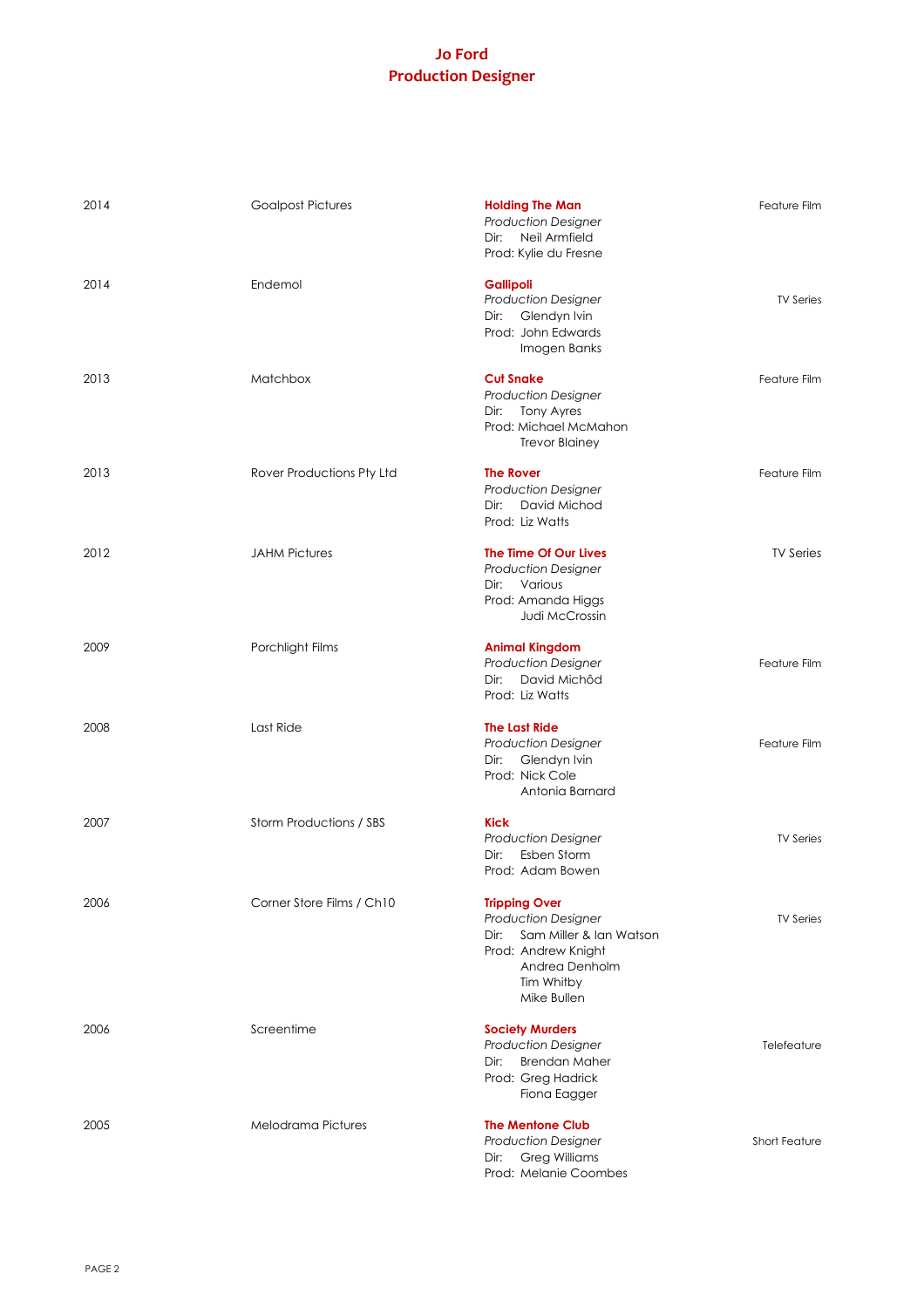| 2005        | Circe Films                                      | <b>Stranded</b><br><b>Production Designer</b><br><b>Stuart McDonald</b><br>Dir:<br>Prod: Beth Frey<br>Lizette Atkins                                      | <b>Short Feature</b> |
|-------------|--------------------------------------------------|-----------------------------------------------------------------------------------------------------------------------------------------------------------|----------------------|
| 2004        | <b>BBC</b> London                                | <b>Kidnapped</b><br><b>Production Designer</b><br><b>Brendan Maher</b><br>Dir:<br>Prod: Diana Kyle<br><b>Jesse Cleverly</b>                               | <b>TV Series</b>     |
| 2002        | Exit Films                                       | <b>Cracker Bag</b><br><b>Production Designer</b><br>Glendyn Ivin<br>Dir:<br>Prod: Jane Liscombe                                                           | Short Film           |
| 2002        | Apollo Films / Ch10                              | <b>After the Deluge</b><br><b>Production Designer</b><br><b>Brendan Maher</b><br>Dir:<br>Prod: Andrew Knight<br><b>Richard Keddie</b><br>Andrew Wiseman   | <b>TV Series</b>     |
| 2001        | Chapman Pictures / ABC                           | <b>Road from Coorain</b><br><b>Production Designer</b><br><b>Brendan Maher</b><br>Dir:<br>Prod: Penny Chapman                                             | Telefeature          |
| 2000        | <b>Samson Productions</b><br>Apollo Films / Ch10 | <b>My Brother Jack</b><br><b>Production Designer</b><br>Dir: Ken Cameron<br>Prod: Sue Miliken<br>Andrew Knight<br><b>Richard Keddie</b><br>Andrew Wiseman | Telefeature          |
| 1993 - 2000 | <b>Fulltime Production Designer</b>              | <b>Television Commercials</b><br>Live Events                                                                                                              |                      |
| 1993        | Australian Broadcasting Commission               | The Damnation of Harvey McHugh<br><b>Production Designer</b><br>Brendan Maher & Denny Laurence<br>Dir:<br>Prod: Jill Rob                                  | <b>TV Series</b>     |
| 1992        | Cascade Films<br><b>BBC TV (London)</b>          | <b>Stark</b><br><b>Production Designer</b><br>Nadia Tass<br>Dir:<br>Prod: David Parker<br><b>Timothy White</b><br>Michael Wearing                         | <b>TV Series</b>     |
| 1987        | Cascade Films                                    | <b>Rikky &amp; Pete</b><br><b>Production Designer</b><br>Dir: Nadia Tass<br>Prod: David Parker                                                            | Feature Film         |
| 1986        | Australian Broadcasting Commission               | <b>The Petrov Affair</b><br><b>Production Designer</b><br>Michael Jenkins<br>Dir:                                                                         | <b>TV Series</b>     |